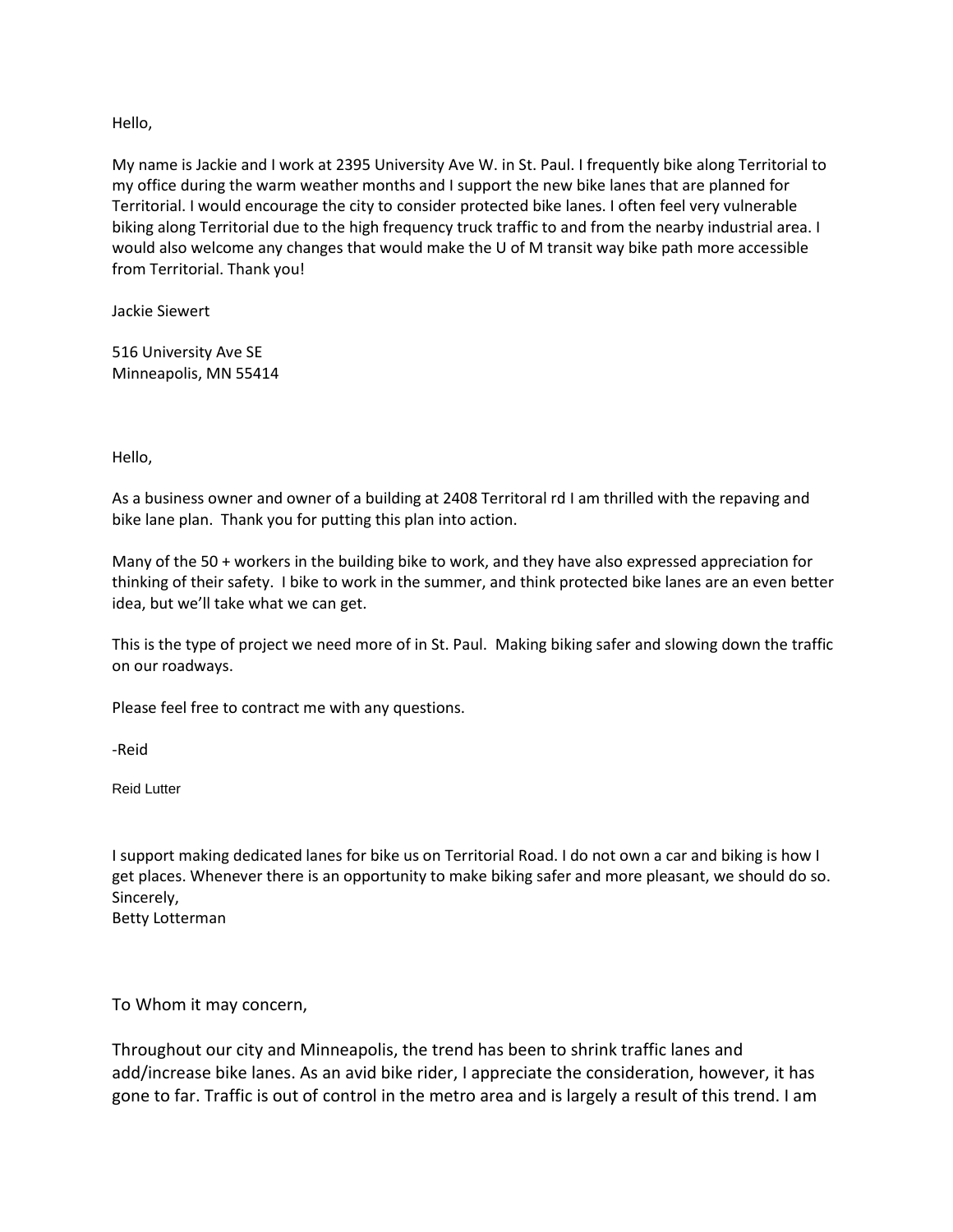compelled to offer the following from MN Dot's report that DOES NOT support any logic for this trend. People in Minnesota do not commute on bicycles to support what is happening & let me remind you - it's too cold to bike here a majority of the time for a majority of the few people who do commute via bicycle:

*MN Statewide bicycle system plan from MNDOT site 7/10/2019 Chapter 6. Measuring Success p. 50* 

*"Data sources do not exist that consistently measure bicycle travel in Minnesota."*

## *P. 51*

*"Trends: While this number of people in Minnesota commuting by bicycle generally increased over the previous five reporting years, the share of people commuting by bicycle hovered around 0.7 percent during that timeframe. The share of bicycle commuters rose slightly in 2008, consistent with the sharp increase in gas prices during that year."*

*Trends: In 2015, 18 percent of survey respondents indicated they ride a bicycle once a week or more, representing a modest decrease over the previous five years. While MnDOT does not anticipate this measure will (PAGE 52) show dramatic changes, this data can demonstrate longterm trends and will be monitored for changes that occur over five years or more, P.54*

| <b>Frequency of Bike Riding</b><br>(By Gender) |                  |                |             |               |                    |                    |                   |               |  |  |
|------------------------------------------------|------------------|----------------|-------------|---------------|--------------------|--------------------|-------------------|---------------|--|--|
|                                                |                  |                |             |               | 2014               |                    |                   |               |  |  |
|                                                | 2013             |                |             | 2014          |                    | Metro              | <b>Greater MN</b> |               |  |  |
|                                                | Male<br>$\omega$ | 1 emale<br>(B) | Male<br>(C) | Female<br>(D) | <b>Male</b><br>(E) | Female<br>$\sigma$ | Male<br>(G)       | Female<br>(H) |  |  |
| Every day                                      | 6% 8             | 2%             | 4%          | 3%            | 6%                 | 4%                 | 2%                | 1%            |  |  |
| At least once a week                           | 23%              | 18%            | 17%         | 14%           | 18%                | 15%                | 15%               | 12%           |  |  |
| Once a month/A few<br>times from April-October | 25%              | 25%            | 23%         | 26%           | 24%                | 29% H              | 22%               | 21%           |  |  |
| One time                                       | 6%               | 6%             | 6%          | 7%            | 6%                 | 5%                 | 6%                | 9%            |  |  |
| Never                                          | 40%              | 4906 A         | 50%         | 52%           | 47%                | 48%                | 54%               | 57% F         |  |  |

## P.56

|                                     | 2004 | 2005 | 2006 | 2007 | 2008 | 2009 | 2010 | 2011 | 2012 | 2013 | <b>10 YR</b><br><b>TOTAL</b> | <b>PERCENT</b> |
|-------------------------------------|------|------|------|------|------|------|------|------|------|------|------------------------------|----------------|
| <b>FATAL</b>                        | 10   |      | 8    | 4    | 12   | 10   | 9    | 5    |      |      | 79                           | 0.9%           |
| <b>INCAPACITATING INJURY</b>        | 90   | 72   | 60   | 75   | 55   | 42   | 39   | 58   | 48   | 47   | 586                          | 6.3%           |
| NON-INCAPACITATING<br><b>INJURY</b> | 403  | 407  | 355  | 371  | 322  | 318  | 254  | 276  | 261  | 244  | 3211                         | 34.8%          |
| <b>POSSIBLE INJURY</b>              | 424  | 443  | 452  | 505  | 528  | 577  | 518  | 580  | 556  | 472  | 5055                         | 54.7%          |
| PROPERTY DAMAGE                     | 41   | 21   | 39   | 38   | 38   |      | 20   | 27   | 46   | 33   | 304                          | 3.3%           |
| <b>TOTAL</b>                        | 968  | 950  | 914  | 993  | 955  | 948  | 840  | 946  | 918  | 803  | 9235                         | 100.0%         |
|                                     |      |      |      |      |      |      |      |      |      |      |                              |                |

I have owned the building on Territorial Road for more than 15 years and can attest to the fact that it is used by large trucks often - the proposed bike lane would create a danger for all. I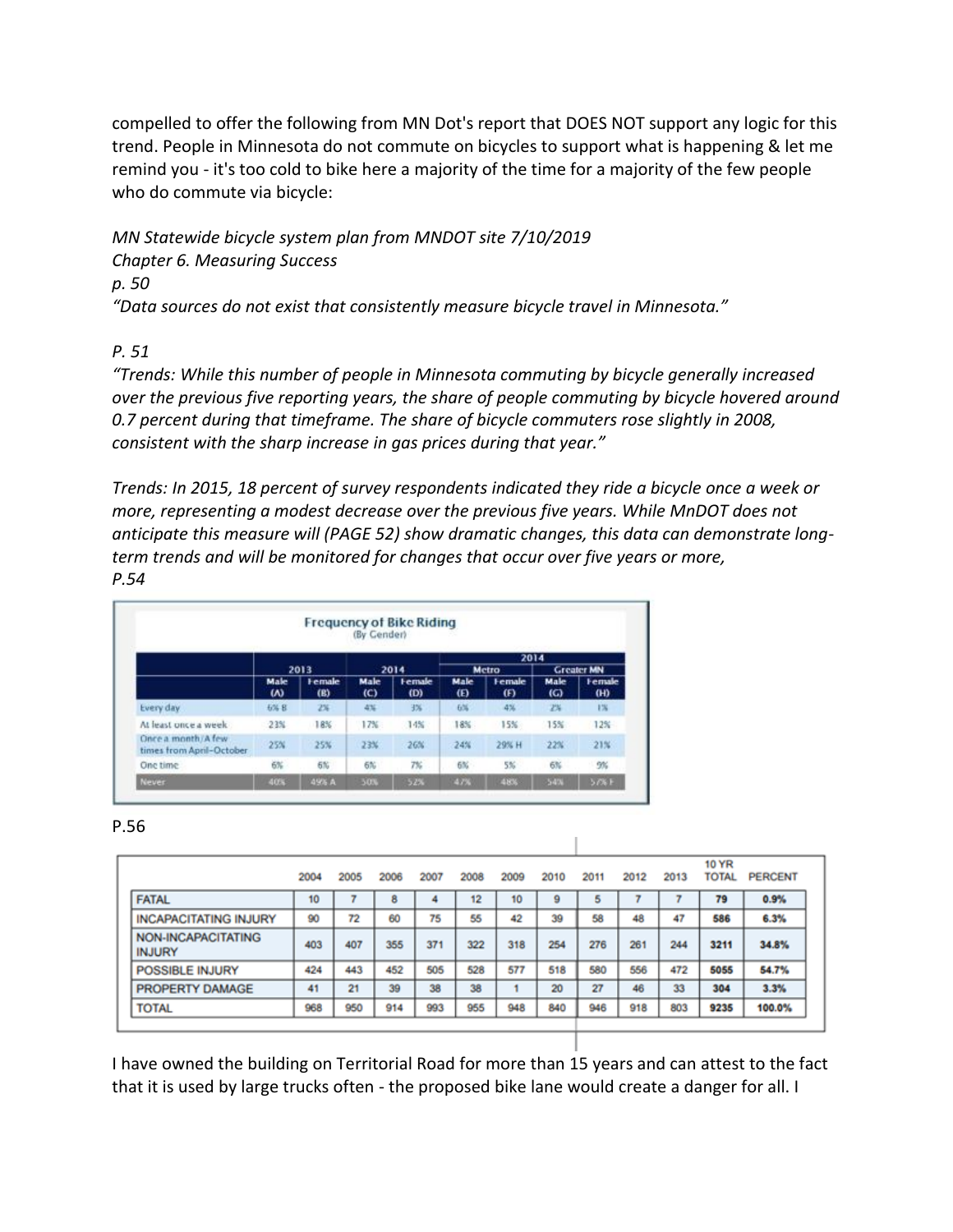would also add that street parking for my business is critical - so I appreciate that the proposed South side of Territorial Road parking is slated to continue. I am hoping this would be a "worstcase" for my company.



My name is Brett Ripley and I live in Midway. I *heartily* support the proposed bike lanes on Fairview and particularly the one on Territorial.

The biggest bang for our buck (bike infrastructure wise) we can get right now is east-west routes to connect into the already great Minneapolis infrastructure.

Parking is a complete non-issue in most parts of St. Paul and so it would be pretty ludicrous to see it not pass because of that.

Thanks, Brett

## Dear Council Members,

I am writing in support of two proposed bikeways that will be coming up for a vote at this Wednesday's City Council meeting and public hearing.

The first is on Fairview Avenue between University and Minnehaha Avenues.

The second is on Territorial Road, between Barry Street and Raymond Avenue. Both projects are part of the Saint Paul Bikeways Plan, approved unanimously by this council in 2015.

Fairview Avenue was recently striped with improved bike lanes from Marshall to University Avenues as part of a full street reconstruction.

Like Prior Avenue to the west, Fairview is one of the few streets that crosses both Interstate 94 and the CP Rail line. Extending these bike lanes north would provide another north-south route, allowing cyclists to safely reach the Midway neighborhood and bikeways on Minnehaha Avenue and Pierce Butler Route.

Territorial Road is a useful, safer, parallel alternative to University Avenue that goes from Cleveland Avenue all the way to Minneapolis. This is because portions of it are blocked to thru-traffic by motor vehicles but allow bikes to pass through. The proposed project would improve safety in the one area that has high volumes of faster-moving trucks and cars, near Interstate 280.